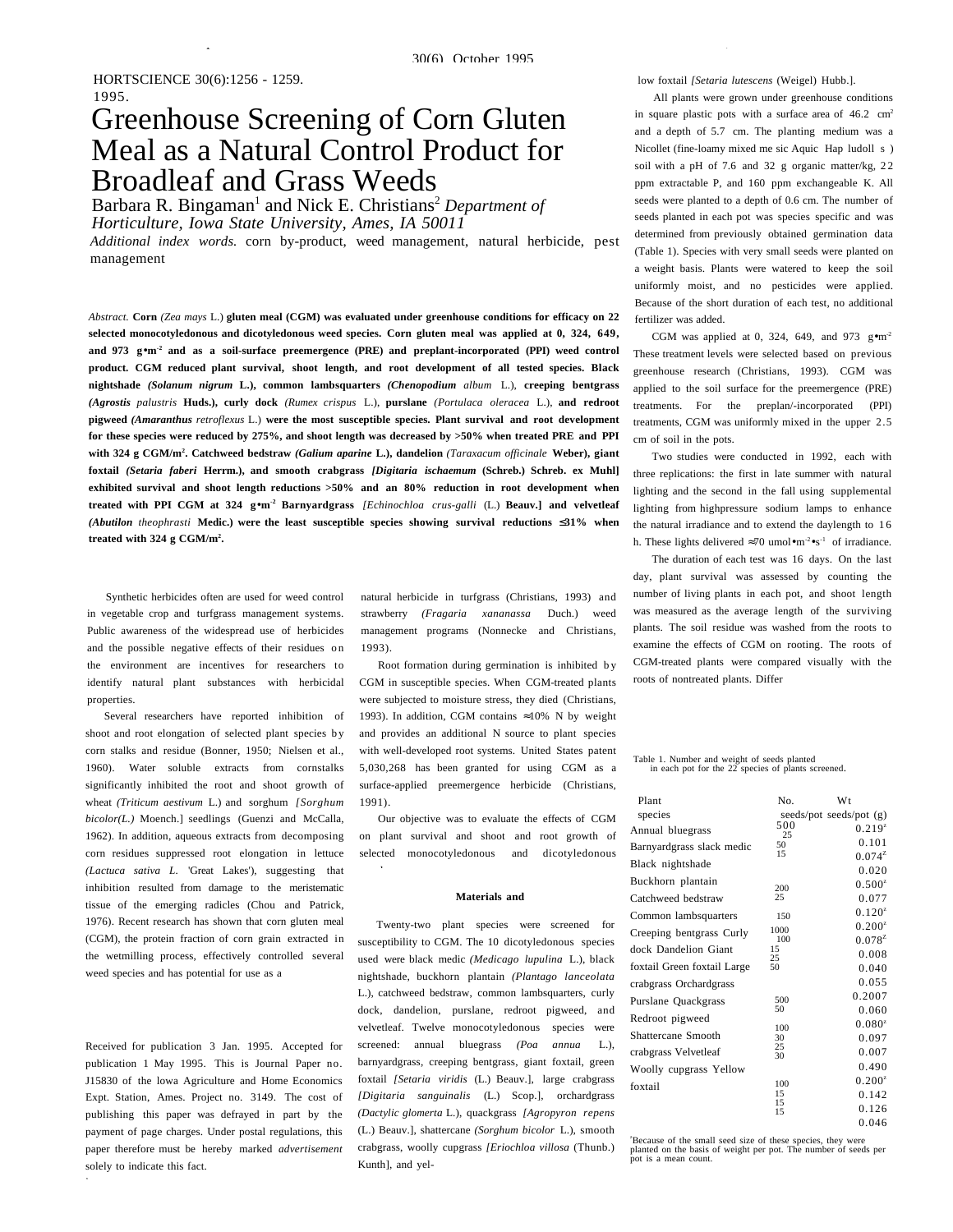ences between the amount of rooting for CGM treated plants and nontreated plants were estimated and recorded as percent reductions in root development. Reductions were estimated in 5% increments.

The statistical design was a split-split plot. The four CGM treatment levels were the whole plot treatments; the two application methods, the subplot treatments, and the weed species the sub-subplots. The results were similar for the two studies; therefore, data from both were combined for analysis.

The three replications in the first study were run consecutively because of space limitations, and those for the second study were run concurrently. Data were analyzed with the SAS version 6.6 (SAS Institute, 1990) analysis of variance procedure to test the significance of CGM effects on plant survival, shoot length, and root development. Least significant difference tests were used to compare significantly different means (Cochran and Cox, 1957).

tion at the various CGM treatment levels (Table 2). Shoot lengths decreased for 13 broadleaf and grass species as the amount of applied CGM increased (Table 4). Black medic, black nightshade, common lambsquarters, curly dock, dandelion, purslane, and redroot pigweed had shoot lengths >50% shorter than the control at all CGM levels. Green foxtail receiving PRE applications exhibited 0% reduction in shoot length at 324 g CGM/m<sup>2</sup>, 10% at 649 g CGM/m<sup>2</sup>, and did not grow at 973 g  $CGM/m^2$ . At 649 g  $CGM/m^2$ black nightshade died, and buckhorn plantain, curly dock, dandelion, and redroot pigweed had ≥80% less shoot growth than the control for PRE and PPI CGM. Curly dock and redroot pigweed exhibited >90% shoot reduction, and black nightshade, common lambsquarters, dandelion, and green foxtail died with PRE and PPI at 973 g CGM/ $m^2$ .

The species x application method interaction was significant for shoot length (Table 2).

plant survival, shoot length, and root development.<sup>2</sup>

Most species treated with PPI CGM had shorter shoots than those treated with PRE applications (Table 4). Shoot lengths of buckhorn plantain, catchweed bedstraw, giant foxtail, green foxtail, and quackgrass were reduced  $\leq$ 22% by 324 g PRE CGM/m<sup>2</sup> but were reduced ≥50% by PPI applications at this level. With PRE at 649 g CGM/m<sup>2</sup>, large crabgrass, and yellow foxtail exhibited shoot reductions of 6% and 0%, respectively, but with PPI CGM at this level, they showed reductions of 49% and 87%, respectively. Treatment with a PRE application at 973 g CGM/m2 reduced shoot length ≤ 32% for quackgrass, shattercane, woolly cupgrass, **and yellow foxtail; shoot lengths of barnyardgrass and large crabgrass** were not reduced. PPI applications of 973 g CGM/m<sup>2</sup>, however, resulted in ≥51% shoot length reductions for all species, and shoot lengths were decreased 55% for barnyardgrass and 87% for large crabgrass.

*Root development.* Rooting of all broad-

 $\mathbf{D} \setminus \mathbf{F}$ 

#### **Results**

*Plant survival.* CGM reduced the survival of all broadleaf and grass species (Tables 2 and 3). There were no differences in the survival of plants receiving PRE applications and PPI treatments (Table 2).

There was a wide degree of interspecific variation in plant survival of CGM-treated plants (Table 3). Survival of all species, except barnyardgrass, green foxtail, quackgrass, velvetleaf, and woolly cupgrass, was reduced ≥40% when treated with 324 g CGM/m<sup>2</sup>, and eight broadleaf species incurred 75% reductions at this CGM level. Reductions in survival were 275% for 1 1 of the species treated with  $649$  g CGM/m<sup>2</sup>, and the survival of six additional species was reduced  $>40\%$ . At 973 g  $CGM/m^2$ , survival was reduced 263% for all species except barnyardgrass, shattercane, and velvetleaf (Table 3).

There also were differences among species in their response to CGM quantity (Table 2). Survival decreased for 15 broadleaf and grass species as the amount of applied CGM increased (Table 3). Survival reductions were ≥95% for purslane and ≥87% for redroot pigweed at all CGM quantities. The survival of 20 species was decreased >  $50\%$  by 973  $gCGM/m^2$ , and eight broadleaf and four grass species experienced reductions ≥90%. Survival was reduced  $\leq 51$  % at all CGM levels for barnyardgrass, shattercane, and velvetleaf.

Seven broadleaf and one grass species had the fewest survivors. At 324 gCGM/m<sup>2</sup>, survival of black nightshade, buckhorn plantain, common lambsquarters, creeping bentgrass, curly dock, dandelion, purslane, and redroot pigweed was reduced ≥75%. Annual bluegrass, catchweed bedstraw, giant foxtail, large crabgrass, orchardgrass, and smooth crabgrass showed survival reductions  $\geq 51\%$  at 324 g CGM/m<sup>2</sup>. At this same CGM level, all quackgrass and velvetleaf plants survived, as did nearly all woolly cupgrass seedlings.

*Shoot length.* There was a wide range of interspecific variation in shoot length reduc

|                                             |    | $\sim$   |        |             |  |
|---------------------------------------------|----|----------|--------|-------------|--|
|                                             |    | Plant    | Shoot  | Root        |  |
| Source                                      | df | survival | length | development |  |
| Replication $(\text{Rep})$                  |    | 0.0008   | 0.0007 | 0.0001      |  |
| Corn gluten meal (CGM)                      |    | 0.0001   | 0.0001 | 0.0001      |  |
| $\operatorname{Rep} X \operatorname{CGM}^Y$ |    | 0.1463   | 0.3182 | 0.0018      |  |
| Application method (AM)                     |    | 0.4864   | 0.0001 | 0.0001      |  |

Table 2. Analysis of variance for a split-split-plot design showing the significance of corn gluten meal effects on

Application method (AM) 1 0.4864 0.0001 0.0001 0.0001 Species 21 0.0001 0.0001 0.0001 0.0001 AM x species 21 0.1188 0.0056 0.0001<br>
Rep x AM x species<sup>x</sup> 215 0.0001 0.0001 0.0001 Rep x AM x species<sup>x</sup> 215 0.0001 0.0001 0.0001 0.0001 0.0001 0.0001 0.0001 0.0001 0.0001 0.0001 0.0001 0.0001 0.0001 0.0001 0.0001 0.0001 0.0001 0.0001 0.0001 0.0001 0.0001 0.0001 0.0001 0.0001 0.0001 0.0001 0.0001 0.0001  $\overrightarrow{CGM} \times \overrightarrow{AM}$  3 0.5160 0.0015 0.0001 CGM x species 63 0.0054 0.0001 0.0001<br>CGM x AM x species 63 0.2691 0.0532 0.0003  $CGM \times \overline{AM} \times \text{species}$  63<br>Error (c) 645 Error  $(c)$ 

<sup>2</sup>Data from both studies were combined. <sup>Y</sup>This source is error (a). <sup>Y</sup>This source is replication x application method x species and is error (b).

Table 3. Reductions in survival, relative to tbe control, of weeds treated with three quantities of corn gluten meal  $(CGM)$ .

|                      |                                  | % Reduction <sup>Y</sup>         |           |
|----------------------|----------------------------------|----------------------------------|-----------|
| Weed                 |                                  | Quantity of CGM                  |           |
| species              | $324 \text{ g} \cdot \text{m}^2$ | $649 \text{ g} \cdot \text{m}^2$ | $973$ gom |
| Annual bluegrass     | 60                               | 8Γ                               | 72        |
| <b>Barnyardgrass</b> | 31                               | 35                               | 41        |
| <b>Black medic</b>   | 49                               | 63                               | 63        |
| Black nightshade     | 78                               | 99                               | 100       |
| Buckhorn plantain    | 80                               | 95                               | 96        |
| Catchweed bedstraw   | 66                               | 33                               | 94        |
| Common lambsquarters | 82                               | 88                               | 99        |
| Creeping bentgrass   | 85                               | 85                               | 96        |
| Curly dock           | 75                               | 94                               | 97        |
| Dandelion            | 75                               | 90                               | 100       |
| Giant foxtail        | 63                               | 54                               | 83        |
| Green foxtail        | 37                               | 78                               | 100       |
| Large crabgrass      | 51                               | 70                               | 82        |
| Orchardgrass         | 56                               | 53                               | 92        |
| Purslane             | 97                               | 95                               | 100       |
| Quackgrass           | $\boldsymbol{0}$                 | 20                               | 71        |
| Redroot pigweed      | 87                               | 96                               | 99        |
| Shattercane          | 42                               | 43                               | 51        |
| Smooth crabgrass     | 51                               | 85                               | 97        |
| Velvetleaf           | $\theta$                         | 18                               | 35        |
| Woolly cupgrass      | 6                                | 29                               | 79        |
| Yellow foxtail       | 43                               | 65                               | 78        |

Least significant difference (LSD0 05 = 40) for mean comparisons among CGM quantities for each species. YThese data include the results of two studies and are mean percentages of the surface-applied (PRE) and preplan/-incorporated (PPI) survival reductions relative to tbe survival of the control plants ( $n = 12$ ).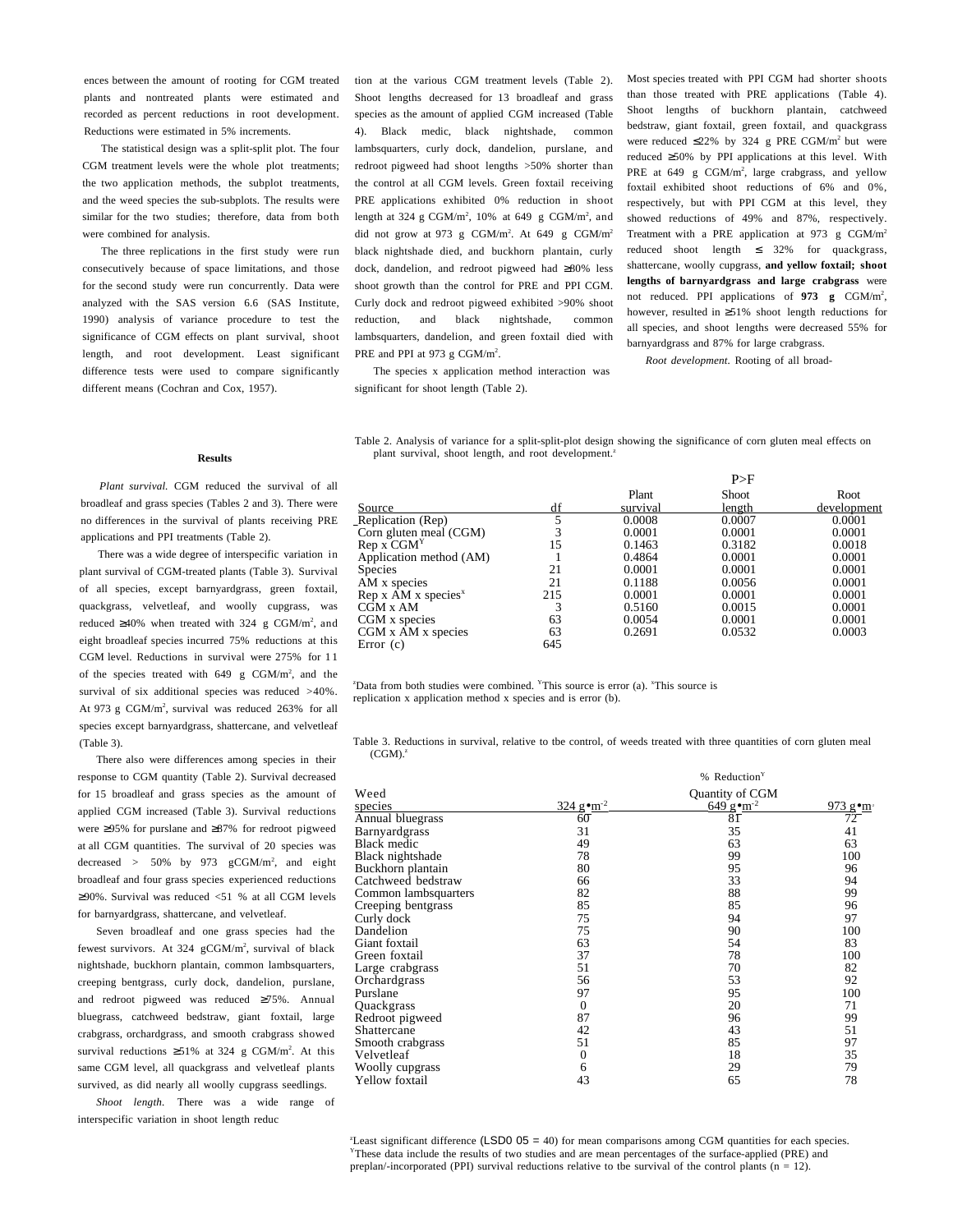leaf and grass species was reduced by CGM (Tables 2 and 5). Reduction in root development significantly differed among CGM levels and species (Table 2). Interspecific variation in rooting ranged widely at all CGM levels (Table 5). With increasing amounts of applied CGM, root development decreased for black nightshade, buckhorn plantain, common lambsquarters, dandelion, quackgrass, and smooth crabgrass. Rooting reductions were ≥80% at all PRE and PPI levels for black medic, black nightshade, curly dock, creeping bentgrass, and purslane. Buckhorn plantain, catchweed bedstraw, common lambsquarters, dandelion, giant foxtail, green foxtail, orchardgrass, smooth crabgrass, and yellow foxtail had root development reduced >80% at all PPI levels. Rooting decreased ≤45% at all PRECGM levels for barnyardgrass, large crabgrass, shattercane, and woolly cupgrass.

The species x application method interaction was significant (Table 2). Dandelion, green foxtail, and yellow foxtail had ≤35% rooting reductions when treated with 324 g PRE CGM/m<sup>2</sup> but exhibited  $\geq 90\%$ reductions when subjected to PPI applications at the same level (Table 5). Large crabgrass root development was not decreased with 324 g PRE CGM/m<sup>2</sup> but was reduced 80% with 324 g PPI CGM/m<sup>2</sup>. Root development reductions were ≤55% for annual bluegrass, catchweed bedstraw, large crabgrass, woolly cupgrass, and yellow foxtail with  $649$  g PRE CGM/m<sup>2</sup> but were  $\geq 90\%$  with 649 g PPI CGM/m<sup>2</sup>. PPI applications at 973 g CGM/m<sup>2</sup> resulted in  $\geq 75\%$  root development reductions for all species. PRE applications at this CGM level, however, reduced rooting ≤45% for barnyardgrass, large crabgrass, shattercane, and woolly cupgrass.

Rooting decreased unequally among species in the same genus. When treated with 324, 649, and 973 g PRE CGM/m<sup>2</sup>, large crabgrass exhibited 0%, 0%, and 45% root reductions, respectively, and smooth crabgrass had 65%, 95%, and 100% reductions, respectively. Rooting reductions for yellow foxtail treated with  $324,649$ , and  $973$  g PRE CGM/m<sup>2</sup> were 20%, 20%, and 60%, respectively. At the same levels, reductions were 65%, 85%, and 95%, respectively, for giant foxtail and 35%, 85%, and 100%, respectively, for green foxtail.

#### **Discussion**

The results of these greenhouse screenings substantiate that the efficacy of CGM as a herbicide may extend to a broad spectrum of monocotyledonous and dicotyledonous plant species (Christians, 1993). All broadleaf and grass species evaluated exhibited some degree of susceptibility to the herbicidal properties of CGM. Plant responses, however, were variable among treatment levels and species. Application method also affected the reductions in shoot length and root development.

The PPI treatments generally were more effective than PRE applications in reducing shoot length and root development in all species, probably due to increased contact between the CGM and the germinating seedlings with the PPI treatment. The roots and shoots of

rapidly germinating species may be developed too fully before the PRE treatments become effective.

The efficacy of CGM for control of a particular weed species in a management system depends on the amount of CGM applied. Broadleaf species were generally more susceptible to CGM than grasses, and reductions

in shoot length and root development were larger at the lower CGM levels. Black nightshade, common lambsquarters, creeping bentgrass, curly dock, purslane, and redroot pigweed were the most susceptible species and exhibited ≥75% reductions in survival and rooting and >50% reductions in shoot length with PRE and PPI at 324 g CGM/m<sup>2</sup>.

Table 4. Reductions in shoot lengths, relative to the control, of weeds treated with three quantities of soil surface-applied (PRE) and preplan/-incorporated (PPI) corn gluten meal (CGM).<sup>2</sup>

|                      | % Reduction <sup>Y</sup>          |                |                 |                     |          |                            |  |
|----------------------|-----------------------------------|----------------|-----------------|---------------------|----------|----------------------------|--|
|                      |                                   |                | Quantity of CGM |                     |          |                            |  |
| Weed                 | 324 $g$ $\bullet$ m <sup>-2</sup> |                |                 | 649 g $\rm cm^{-2}$ |          | 973 g $\rm \bullet m^{-2}$ |  |
| species              | <b>PRE</b>                        | PPI            | <b>PRE</b>      | PPI                 | PRE      | PPI                        |  |
| Annual bluegrass     | 27                                | 39             | 41              | 29                  | 49       | 51                         |  |
| <b>Barnyardgrass</b> | $\theta$                          | 12             | $\Omega$        | 30                  | $\theta$ | 55                         |  |
| <b>Black medic</b>   | 51                                | 59             | 73              | 75                  | 92       | 87                         |  |
| slack nightshade     | 66                                | 85             | 100             | 100                 | 100      | 100                        |  |
| Buckhorn plantain    | 22                                | 67             | 81              | 89                  | 90       | 89                         |  |
| Catchweed bedstraw   | 11                                | 70             | 46              | 100                 | 81       | 100                        |  |
| Common lambsquarters | 70                                | 74             | 74              | 95                  | 100      | 100                        |  |
| Creeping bentgrass   | 47                                | 58             | 70              | 70                  | 95       | 75                         |  |
| Curly dock           | 55                                | 75             | 84              | 89                  | 90       | 94                         |  |
| Dandelion            | 54                                | 81             | 83              | 90                  | 100      | 100                        |  |
| Giant foxtail        | 21                                | 56             | 51              | 72                  | 64       | 93                         |  |
| Green foxtail        | $\overline{0}$                    | 62             | 10              | 94                  | 100      | 100                        |  |
| Large crabgrass      | $\theta$                          | $\overline{4}$ | 6               | 49                  | $\Omega$ | 87                         |  |
| Orchardgrass         | 34                                | 34             | 45              | 44                  | 70       | 88                         |  |
| Purslane             | 65                                | 100            | 66              | 95                  | 83       | 100                        |  |
| Quackgrass           | 7                                 | 50             | 27              | 72                  | 22       | 94                         |  |
| Redroot pigweed      | 74                                | 81             | 81              | 94                  | 95       | 100                        |  |
| Shattercane          | 45                                | 41             | 19              | 64                  | 10       | 84                         |  |
| Smooth crabgrass     | 44                                | 53             | 70              | 71                  | 86       | 89                         |  |
| Velvetleaf           | 20                                | $\theta$       | 42              | $\mathbf{0}$        | 58       | 79                         |  |

Least significant difference  $(LSD_{0.05}) = 21$  for mean comparisons between PRE and PPI application methods for each species, and  $\text{LSD}_{0.05} = 30$  for mean comparisons among CGM quantities for each species.<br><sup>Y</sup>These data include results of two studies and are the mean percentages of the shoot length reductions relative to

the shoot lengths of the control plants  $(n = 6)$ .

Table 5 Reductions in root development, relative to tbe control, of weeds treated with three quantities of soil surface-applied (PRE) and preplan/-incorporated (PPI) corn gluten meal (CGM).<sup>2</sup>

 $%$  Reduction<sup>1</sup>

|                      |                     |            | Quantity of CGM |                            |            |                       |  |
|----------------------|---------------------|------------|-----------------|----------------------------|------------|-----------------------|--|
| Weed                 | 324 g $\rm cm^{-2}$ |            |                 | 649 g $\rm \bullet m^{-2}$ |            | 973 gom <sup>-2</sup> |  |
| species              | PRE                 | <b>PPI</b> | PRE             | <b>PPI</b>                 | <b>PRE</b> | PPI                   |  |
| Annual bluegrass     | 50                  | 70         | 55              | 90                         | 95         | 95                    |  |
| Barnyardgrass        | $\overline{0}$      | 35         | 10              | 50                         | 30         | 75                    |  |
| Black medic          | 80                  | 95         | 80              | 95                         | 100        | 100                   |  |
| Black nightshade     | 85                  | 100        | 100             | 100                        | 100        | 100                   |  |
| Buckhorn plantain    | 70                  | 80         | 95              | 100                        | 100        | 100                   |  |
| Catchweed bedstraw   | 45                  | 80         | 55              | 100                        | 100        | 100                   |  |
| Common lambsquarters | 75                  | 100        | 90              | 100                        | 100        | 100                   |  |
| Creeping bentgrass   | 95                  | 90         | 100             | 100                        | 100        | 100                   |  |
| Curly dock           | 90                  | 90         | 100             | 100                        | 100        | 100                   |  |
| Dandelion            | 30                  | 90         | 95              | 100                        | 100        | 100                   |  |
| Giant foxtail        | 65                  | 85         | 85              | 85                         | 95         | 95                    |  |
| Green foxtail        | 35                  | 95         | 85              | 100                        | 100        | 100                   |  |
| Large crabgrass      | $\mathbf{0}$        | 80         | $\Omega$        | 90                         | 45         | 100                   |  |
| Orchardgrass         | 50                  | 80         | 85              | 95                         | 95         | 100                   |  |
| Purslane             | 80                  | 100        | 80              | 100                        | 85         | 100                   |  |
| Quackgrass           | 25                  | 75         | 60              | 95                         | 75         | 100                   |  |
| Redroot pigweed      | 95                  | 100        | 100             | 100                        | 100        | 100                   |  |
| Shattercane          | 5                   | 45         | 30              | 75                         | 25         | 95                    |  |
| Smooth crabgrass     | 65                  | 90         | 95              | 100                        | 100        | 100                   |  |
| Velvetleaf           | 40                  | 60         | 70              | 75                         | 70         | 90                    |  |
| Woolly cupgrass      | 15                  | 60         | 20              | 90                         | 35         | 100                   |  |
| Yellow foxtail       | 20                  | 90         | 20              | 100                        | 60         | 100                   |  |

Least significant difference  $(LSD_{0.05} = 12)$  for mean comparisons between PRE and PPI application methods for each species, and  $\text{LSD}_{0.05} = 17$  for mean comparisons among tbe CGM quantities for each species. These data include results from two studies and are the mean percentages of tbe root development reductions relative to the root development of the control plants  $(n = 6)$ .